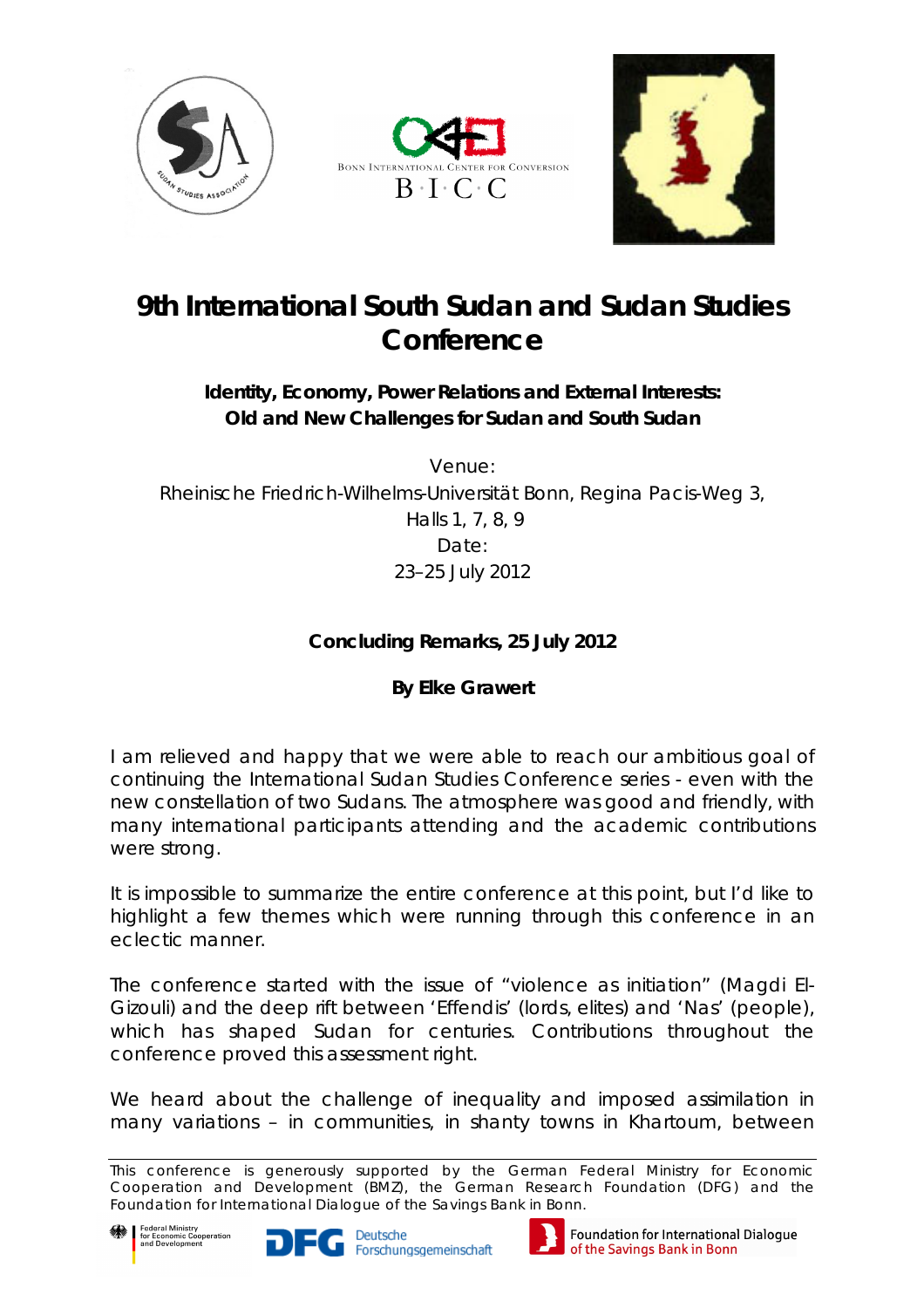internally displaced people (who are seen as 'newcomers') and locals, among many others. We also had discussions about inequality between communities and NGOs, people and government, within Sudan and within South Sudan. Equal status and reconciliation were key issues just like visionary demands which have not yet turned into action and the change of real life conditions.

Another recurring theme was "responsibility" as opposed to the "dependency syndrome", the claim of being victims, and self-victimization as an argument used by elites in the South, by ex-combatants and by communities. Victimization often leads to calls for help, yet in some cases, own creative initiatives have emerged which show that apathy can be overcome and a space for responsible action has opened up. This is opposed to engineered, top-down policies and development approaches.

A sub-theme underlying several contributions was rapid change due to the extreme mobility of people, which is shaping and reshaping Sudan and South Sudan today. Rapid urbanization has produced immense challenges regarding land use regulations, mutual respect, recognition of newcomers, and governance. Biases due to patronage relations, cooptation, favoritism and intransparency have led to new forms of exclusion – and to a strong demand for accountability of local, state and national governments, humanitarian and development agencies and the UN organizations active in Sudan and South Sudan. Government components impose regulations, fees, ideology and law and order, but hardly recognize the depth of social change in many rural areas and growing towns, the self-protection and initiative of people struggling with environments which are extremely challenging. People raise demands and put pressure on the leaders in order to receive a response from them.

'The political' was identified as crucial, as opposed to technical approaches and political engineering of social problems. 'The political' appeared to be at the core of conflicts at local, state, national and international level, and it requires political solutions instead of capacity-building or humanitarian intervention. People "playing the political game" (Luka Biong Deng) – another term for power relations – shape the potential for cooperation, but also for further conflict.

This pertains to oil production and the issue of wealth redistribution towards more equality in entitlements and development. 'The political' is crucial in the negotiations between the two Sudans, which mainly deal with the issues of the CPA that had not been implemented during the six years of its validity. Cooperation appears to be a desire of many, as aptly described during the conference as "Sudanese who miss their South Sudanese friends" (Buthaina Ahmed Belnaiem) – an issue also brought to the fore impressively in the film "My Beloved Sudan" by Taghred Elsanhouri.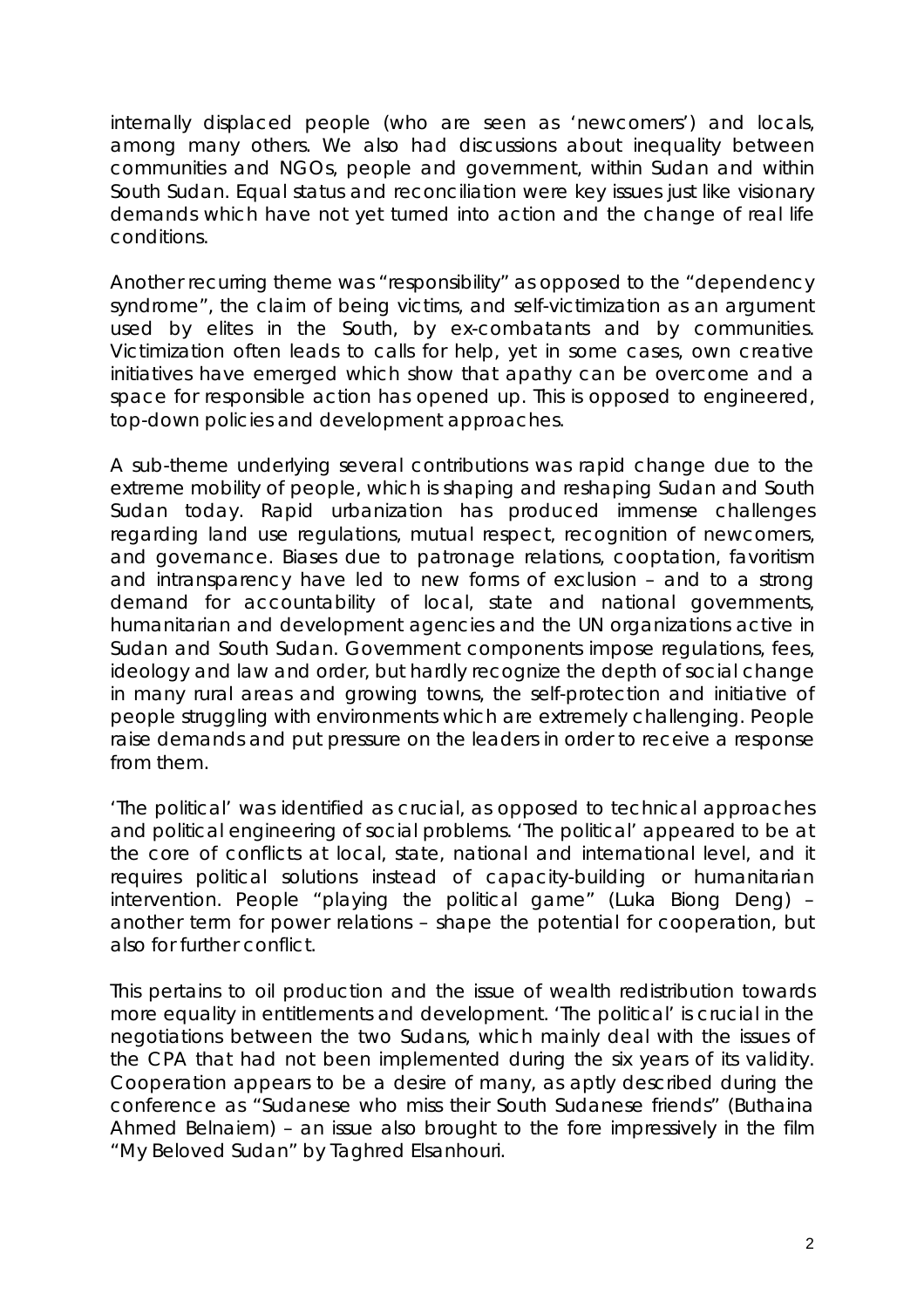Another core theme was "independence with interdependence" (Karl Wohlmuth), the arguments of which were similar.

To have this opportunity of exchange between researchers from Sudan and South Sudan was crucial to the debate and could be a model for further meetings between associations of people from both states. Strong people-to people relations are one important way to force governments to cooperate.

Douglas Johnson will add to this sketchy conclusion which comes from my limited overview of the panels of this conference. But before I end, I again would like to thank the sponsors, all of you in the audience, and in particular the team 'behind the scene' for making this marvellous conference possible.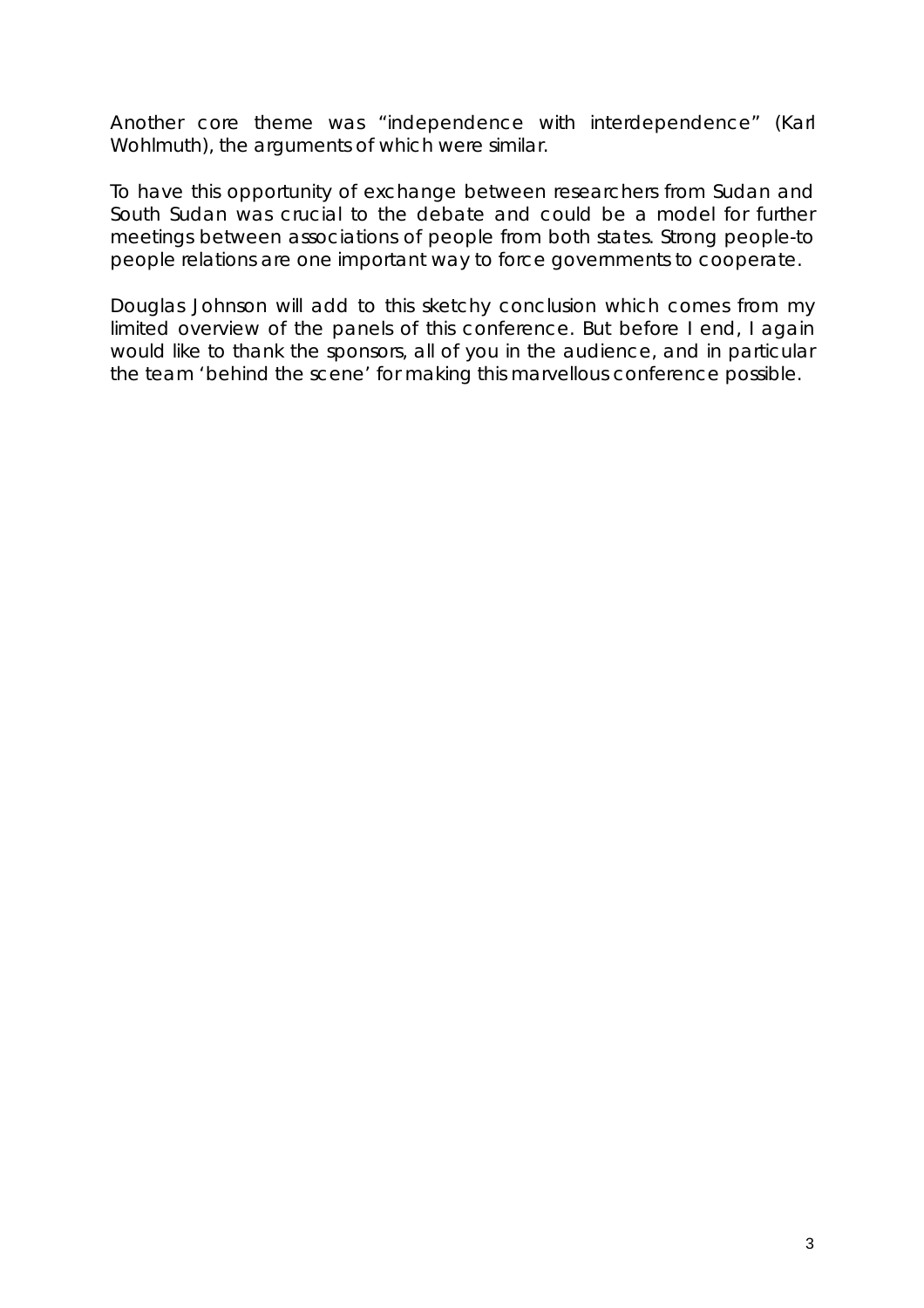*Feedback e-mails of the participants*

*Thank you again for the excellent job of organizing the 9th International Sudan Studies conference. We all agree that it was one of the best with generous external support. Thanks to the German tax payers, government and independent funders.*

*And thank you for circulating the list of participants with their contact information.*

*With best wishes,*

**Carolyn Fluehr-Lobban, PhD**

Professor Emerita of Anthropology & Joint Doctoral Program in Education, Rhode Island College Editor, Sudan Studies Association Bulletin Secretary and Newsletter Editor, RI Beekeepers' Association

*I* was very impressed with the professionalism, the sacrifice of staff and intern *to make the conference a success, and the honor to meet you, your staff and the great speakers and experts on the two Sudans.*

*Thank you.*

**Christopher Zambakari**

South Sudanese presenter from USA

*It was a pleasure to be a presenter and to have a high level academician and scholars to listen to us and enrich our paper for sure based on discussions during the plenary, panels and sideways, we will enrich ours.*

*Many tanks for the hospitality and everything, your support team was warm and professional*

*Regards and we keep in touch* **Tinega Ong'ondi**  VSF Germany

*It was a very enjoyable conference, with many useful and interesting conversations. Many thanks to you and your colleagues and students for all the work of organising it.*

*I look forward to further discussion in due course of the question of publication of the proceedings.*

*Best*

**John Ryle**

Chair of the Rift Valley Institute

*I wish to thank you as well as your office for hosting and organizing the 9th international conference on Sudan and South Sudan. It was an excellent conference with numerous outstanding presentations.* 

*The university rooms were full of deep knowledge and diverse experience of Sudan and South Sudan and were it not for you, this knowledge would not have met. So thank you.*

*Kind regards,*

**Margret Verwijk**

Utrecht University, The Netherlands